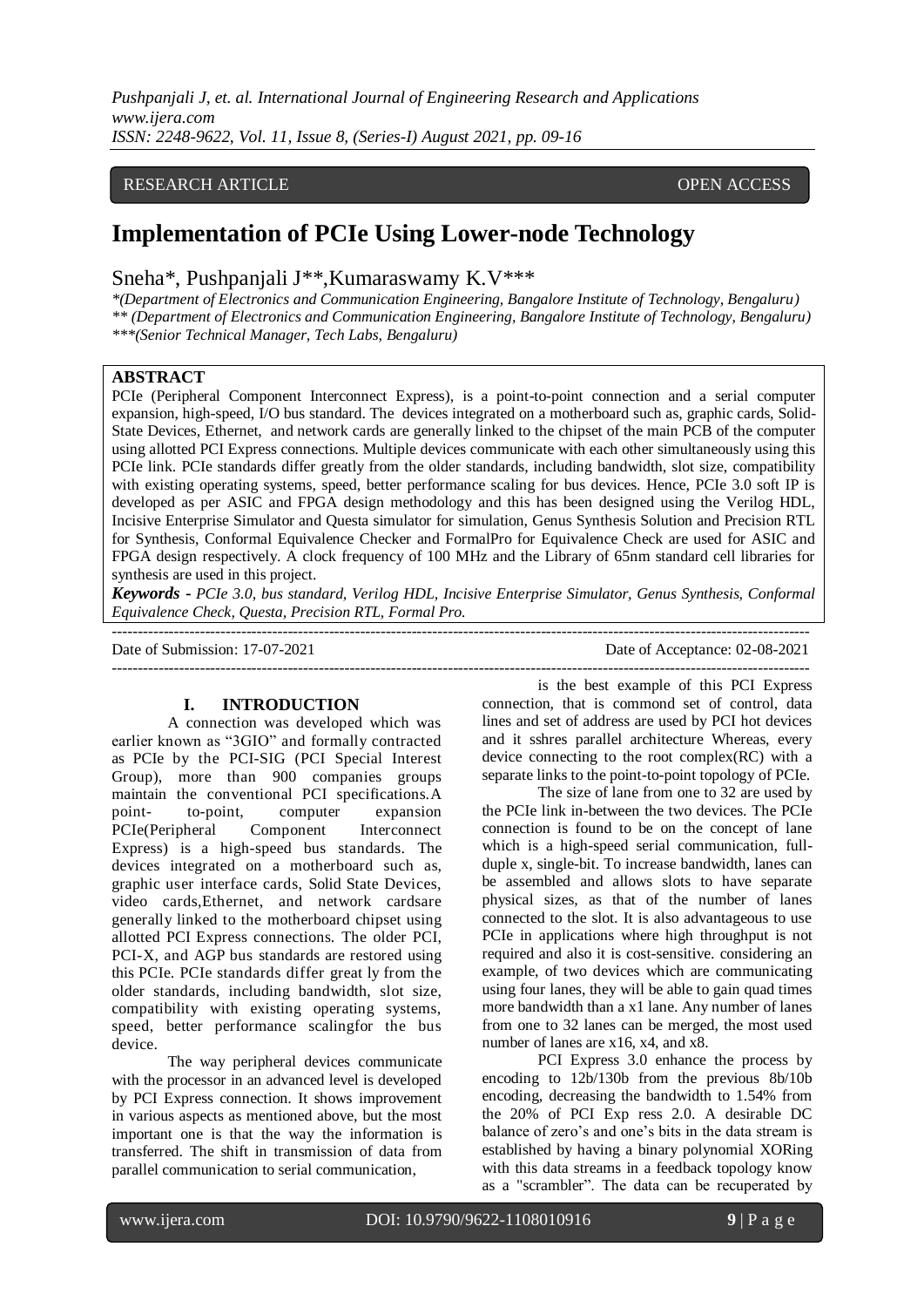using the XOR a second time because the scrambling polynomial is known. The scrambling and descrambling are administered at the hardware.

# **II. HISTORY**

In 1981, the first Personal Computer was introduced, the additional cards to add extra capabilities can be installed using expansion slots, where these features are not available in the computer. In the present technology, the most common variant of e xpansion slot accessible is called PCI Express, which was initially named as High-Speed Interconnect(HSI), and later changed to 3GIO(for 3rd Generation I/O) before finalizing to PCI-Express. The first solution for the expansion slot that is PCI was developed by Intel, the lead industry to create the definitive expansion slot, in 1992. The PCI bus was found to be degraded in speed when compared to the high-end video cards, hence the AGP slot was developed. This slot was introduced particularly for video cards. Finally, the PCIe was developed and the standard was composed by a technical working group called the AWG(Arapaho Work Group). The PCIe Exp ress Link is as shown in Figure 1.



Fig. 1. PCIe Express Link

## **III. PCI EXPRESS LAYERING ARCHITECTURE**

PCI Express protocol mechanism consists of three layers.

- Transaction-Layer
- Data-Link Layer
- Physical-Layer

The communication linking the  $receiver(Rx)$  and transmitter $(Tx)$  happens as per the below layers, shown in Figure 1.3. Packets are used to communicate data between components in PCI Express. The Transaction layer creates the packets and carrying of the information between the sender component and the acceptor component is performed by Datalink Layer.



Fig. 2. PCIe Express Architecture

Additional information that are required to handle packets at different layers are added, as these packets flow through layers. The reverse process occurs at the receiver side when compared to the transmitter side that is, as the packets flow to Data Link Layer from their Physical Layer and (for Transaction Layer Packets) to the Transaction Layer the packet get into a form that can be treated at the receiving device. The Figure. 1.4 indicates how an input data packet flows through different layers.

## 3.1. Transaction Layer

In the architecture of the PCIe the top layer is the Transaction Layer. Assembly and disassembly of Transaction Layer Packets (TLPs) are the primary principle of this layer. Events such as write, read and certain types of event are transferred with these TLPs in transaction. There are two types of transcations:

• Posted Transaction : In this type of transactions are one where the requester does not anticipate to and will not receive a completion Transaction Layer Packet (TLP). That is requests for memory write, without completion.

 Non-Posted Transaction: This type of transactions are one where the requester anticipate to accept a completion Transaction Layer Packet (TLP) from the device. That is it requests for memory read,with completion.

# 3.2. Datalink Layer

An in-between stage of the Physical-Layer and Transaction-Layer the Data-Link Layer is present. Link acknowledgment, flow initialization protocol, error correction protocol, reliable mechanism for transferring Transaction Layer Packets (TLPs) connecting the two components on a Link and power management are some of the basic responsibilities of the data-link layer.Given the Transaction Layer Packets (TLPs) from the Transaction Layer, this Layer is in-charge of reliably transfer the packets through a PCI Express Link to the receiving component's Transaction Layer. TLP boundary details to the Data Link Layer is providedd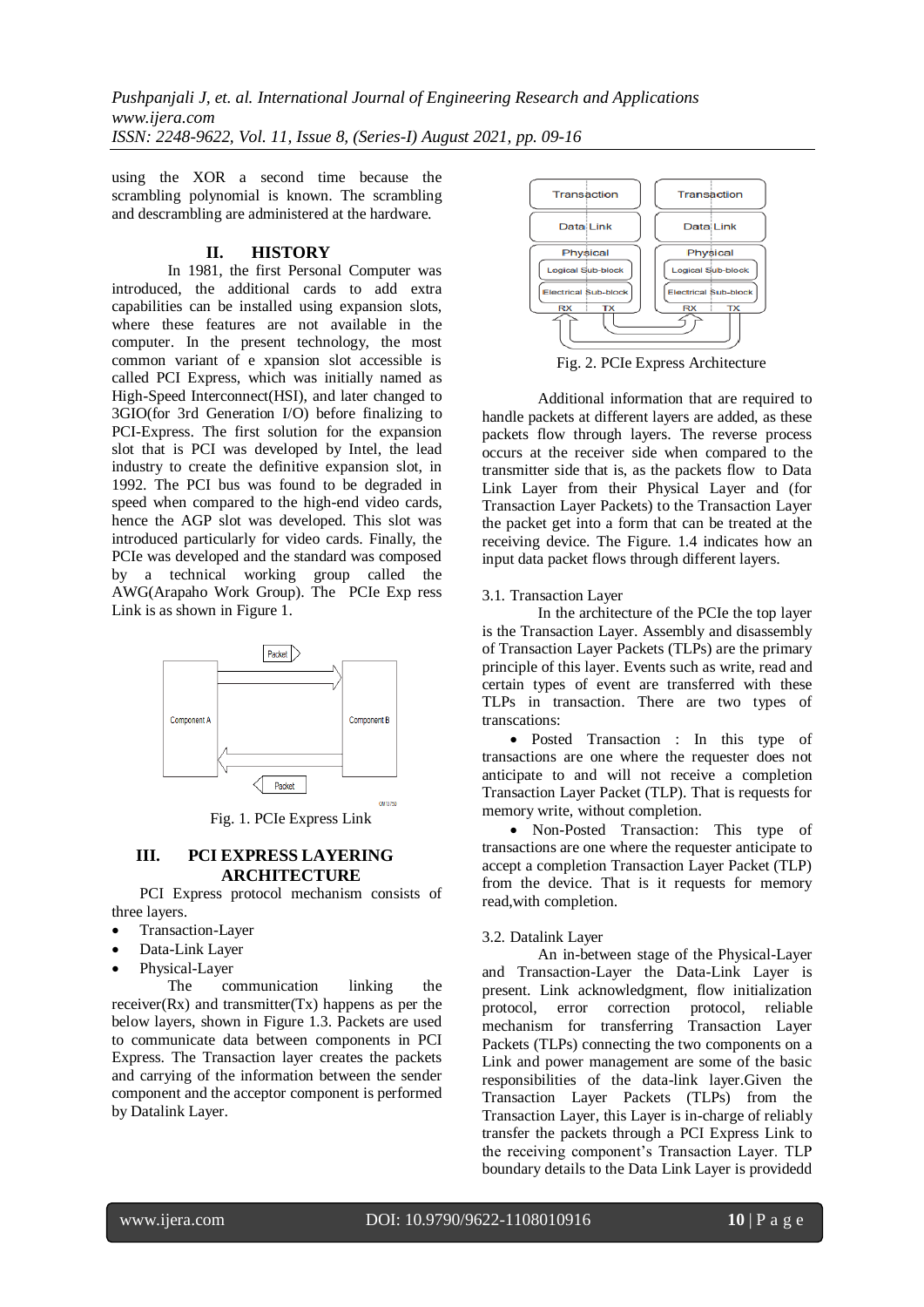by the Transaction Layer. TLP Sequence Number and a Link CRC(LCRC) for error detection to the TLP are the components of this layer.

## 3.3. Physical Layer

In Physical Layer, both TLP(transaction Layer Packets) and DLLP(Data-link Layer Packet) type packets are transferred from the Data Link Layer to the Physical Layer for transmission over the channel. Also, packets are accepted by the Physical Layer from the Link and sent to the Data Link Layer of the receiver side. This Layer includes all circuitry for interface operation, including driver and input buffers, parallel-to-serial and serial-to-parallel conversion, PLL(s), and impedance matching circuitry. This Layer is in charge for converting information accepted from the Data Link Layer into an exact format and sending it across the PCI Express Link with compatible device link to the other side of the Link.

## **IV. DESIGN OBJECTIVE AND METHODOLOGY**

The main objective of this project is to design a behavioral model of the Peripheral Component Interconnect Express 3.0 using Verilog language and verify the functionality of the behavioral model to an acceptable level of coverage. ASIC design methodology is used.



## 3.4. Design Specification

The first phase in the ASIC design flow is distinguishing the specifications. This specification stage is an extremely important part of the design and development process. A document with a list of how a device must function and perform in various operational situations is included in this stage. As technology becomes more advanced, it is important to update new features and design improvements from the older devices, which include high-speed processing and low power consumption. A top-down design approach is employed to manage the complexities of the ASIC design process, and as an initial step, a proper detailed specification is developed. A detailed documented working specification helps in understanding the design process, with the advantage of design being less prone to errors and estimation of project schedule and cost. For the proposed design in this project, the specification is as listed below in Table 1.

# 3.5. Verification

Functional verification ensures the functionality and logical behavior of the circuit by simulating on a design entry level. The logical design is verified for equating the original design and implementation at several stages in the entire design process to make sure there is a precise ASIC outcome. The verification process, build-in test cases to the design description, and confirming that the expected behavior is obtained. Verification is also performed at other stages of the design, using advanced Electronic Design Automation tools to compare gate-level netlists to the design description and actual layout implementation to the synthesized netlist. If any verification test fails during the process, the design is transmitted back for correction. Verification based on Simulation(also called dynamic verification) is conventionally utilized to simulate the design. Input is given to exercise each line in the HDL code. Providing significant scenarios to check that provided certain input, the design performs to specification a testbench is built. That is to functionally verify the design.

## **TABLE I.** Design Specification

| <b>Design</b>         | <b>ASIC/FPGA</b>   |  |
|-----------------------|--------------------|--|
| <b>Implementation</b> | Design Flow        |  |
| <b>Methodology</b>    |                    |  |
| <b>Frequency of</b>   | 100MHz             |  |
| <b>Operation</b>      |                    |  |
| Data Input            | $32$ -bit          |  |
| <b>Reset Signal</b>   | <b>Active High</b> |  |
|                       |                    |  |
|                       |                    |  |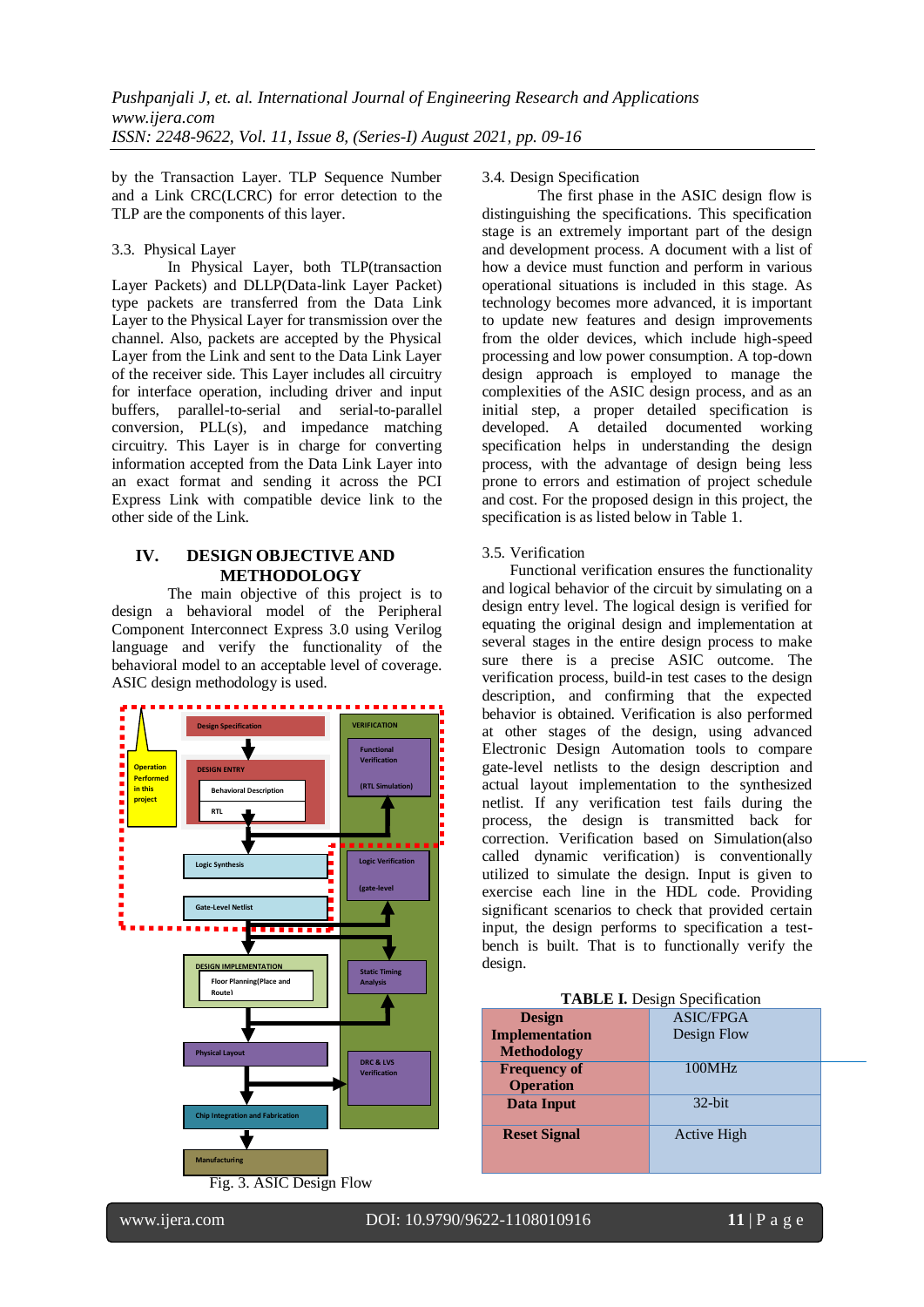| <b>Technology</b><br><b>Specific</b><br><b>Library</b> | 65nm                                                                                                 |
|--------------------------------------------------------|------------------------------------------------------------------------------------------------------|
| <b>Header</b>                                          | $EB(base-16)$<br>(Resource of<br>Request Type)<br>BE(base-16)<br>(Resource of<br>Completion<br>Type) |
| <b>Tail</b>                                            | 77(base-16)(End<br>of Data)                                                                          |

\*[Examples of headers and tail are used and are for illustration purpose only]

#### 4.3 Code Coverage

Coverage computes the number of all the feasible configurations of a design that have been simulated, that is, validates and estimates verification of tested and untested section of the design. It is a tool used for performing design verification. Coverage is defined as the percent of verification attributes that have been considered.

## 4.4 Logic Synthesis

Synthesis transform HDL description or RTL to gate-level implementation using standard gates, cell library, specified constraints and optimization settings. It consists of three steps: translation, optimization and mapping. The translation is the transformation of the HDL code to gate level boolean equation. Optimization stage involves in bringing down the Boolean equation, then these technology in-dependent boolean logic equations are plotted to technology dependant library logic gates based on design constraints, available library of technology gates. The obtained optimized gate level representation defined as gate level netlist is generally represented in Verilog.

## 4.5 Equivalence Check

LEC (Logic Equivalence Check) is also called as formal verification. As the design goes through multiple steps like synthesis, place and route and numerous optimizations before it the final tapeout is made of a digital chip. Because of any of the automated or manual changes the logical functionality at every stage does not volatile, we need to make sure that the is exact. The chip becomes useless, if the functionality difference is found at any point during the entire process. This is the reason that, in the entire chip design process LEC is one of the most important checks. With shrinking technology nodes and increasing complexity, logical equivalence check takes a major

role in ensuring that two representations of a circuit design exhibit exactly the same behavior.

#### **V. PROPOSED DESIGN**

The proposed design will take 32-bit data as input from the user. Then the input data flows through all the three layers of PCIe which are transaction, data-link, and physical layers and is processed at each of the three layers present at transmitter and receiver respectively, according to their functionalities. At the receiver, received data will be verified at each of the layers to ensure data reliability, data integrity and error-free transmission through the physical links. A proper handshake mechanism(ACK/NACK) will be used by the receiver to notify the transmitter about the status of the data. This design functions on a reset high signal. The Block diagram showing the input and output ports of the PCIe 3.0 design is as shown in Figure 4.



Fig. 4. PCIe 3.0 Top Module Block diagram

The flow chart representing 32-bit input data flowing through all the layers and components has been shown in Figure 5.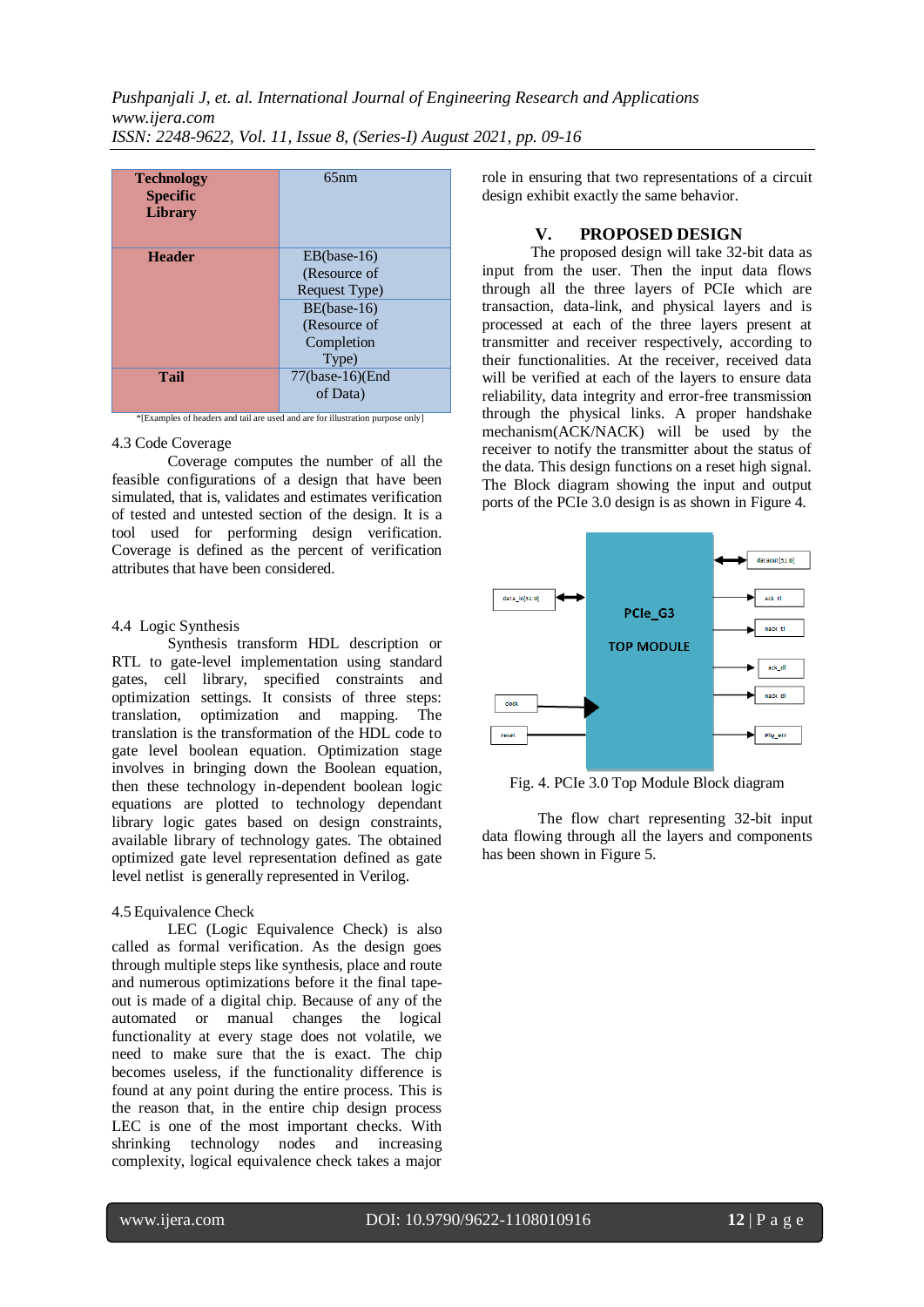

Fig. 5. Data processing through all three layers of PCIe 3.0

#### 5.1 Transaction Layer

At transmitter side transaction layer has the following components:

## 5.1.2 Header and Tail Append Block

A FIFO buffer with 4stacks containing each with 8bit width will store the incoming 32-bit data into the transaction layer. Now suitable header and tail are appended on either side of the data as shown in Figure 5. In this project, the following header and tail with suitable messages have been used only for illustrations purpose.

## 5.1.3 32-bit ECRC Generator

The 32-bit ECRC is used to check on the data sent from a transmitter PCIe port to the receiver PCIe port, to make sure that there is an data integrity from end-to end detection in systems that is required for high data reliability. In the transaction layer the transmitter adds the ECRC to the end of the Transaction-Layer-Packets(TLP). The data link layer does not change the ECRC. At the receiver it checks the ECRC against the transmitted TLP. If an error occurs, the receiver passes a message back to the transmitter(NACK). The Advanced Error Reporting (AER) feature of PCIe is used to handle the error.

5.2 Datalink Layer

TLP data integrity is ensured during transfer between Data Link Layers using a LCRC of 32-bit.

5.3 Physical Layer

The following component are present in this Physical Layer:

5.3.1 Scrambler and Descrambler

A technique called data scrambling is implemented to reduce the possibility of electrical resonances on the link. This algorithm is designed using a linear feedback shift register on a various-Lane Link. The functionality of scrambling or descrambling is performed using a serial XOR operation to the data with the initial resuts of a Linear Feedback Shift Register(LFSR) that is synchronized between PCI Express devices.

#### 5.3.2 8b/10bEncoder and Decoder

The 8b/10b coding scheme is implemented for high-speed serial data transmission. On the sender, the encoder plots the 8-bit parallel data input to 10-bit results. The decoder will then pot the 10-bit data to the original 8-bit information. When the 8b/10b coding scheme is worked, the serial data stream is DC-balanced and has a maximum runlength.

#### 5.3.3 Parity Generator and Checker

A digital logic circuit that employees a parity bit in the sender side is called the parity generator. The combinational circuit that estimates the parity in the acceptor is called the Parity Checker. Parity checking is a technique in which an extra bit called parity bit is added, usually at the MSB, of the data stream which needs to be transmitted. Adding one or zero depends upon whether we are encountering even parity or an odd parity

#### 5.3.4 Serializer and Deserializer

In high-speed communications for changing serial data and parallel interfaces in bidirections, a serializer/deserializer(SerDes) is a device employed. It turns the parallel data into serial data so that they can be transmitted over media that does not reliably transfers parallel data or is utilized to lower the bandwidth. The basic SerDes function has two blocks: the Parallel In Serial Out(PISO) block or parallel-to-serial converter, and the Serial In Parallel Out(SIPO) block or serial-to-parallel converter.

## **VI. ASIC DESIGN FLOW RESULTS AND INTERFERENCE**

RTL Simulation results of Integrated Design of PCIe3.0 using Verilog source code was simulated using NCSim tool of Incisive Enterprise Simulator suite, A coverage analysis tool named IMC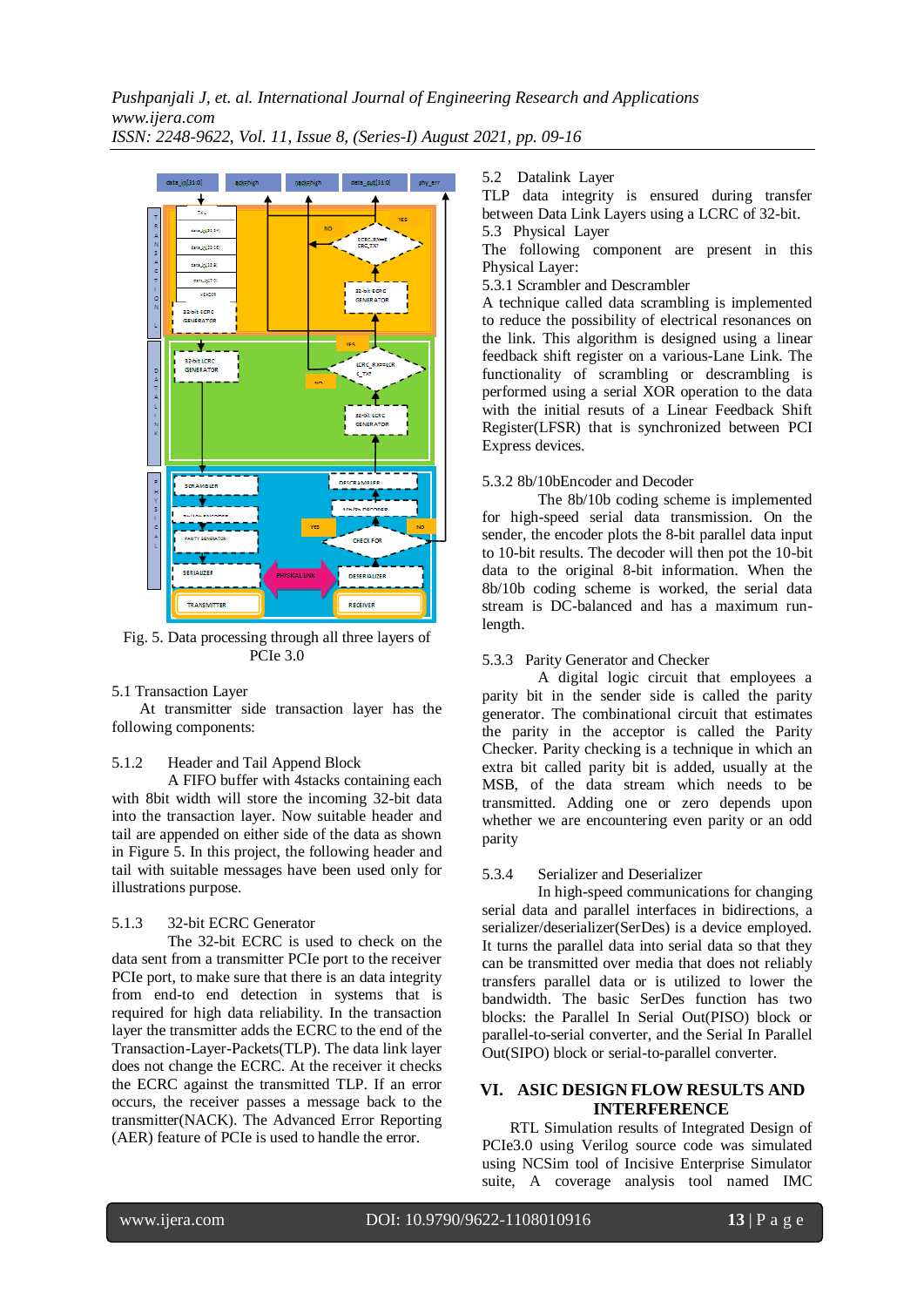(Integrated Metrics Center) was used to yield coverage reports. The testbench was able to cover **94.88** percent of the entire Verilog source code as shown in Fig 16. The schematic and output waveform is as shown in Figure 14 and Figure 15 respectively. The overall delay (from input to output) was observed to be 165 ns. The first input data  $(B17C_{A}E56)_{16}$  has a header value equal to  $(EB)_{16}$ . Hence, this data is of request type. In the same way, the second input data  $(EF45_A8BC)_{16}$ has a header value  $(BE)_{16}$ , hence it is of completion type (as per Table I).



Fig. 14. Schematic of PCIe 3.0



Fig. 15. Simulation Waveform of PCIe 3.0

| Metrics Source Attributes              |                       |
|----------------------------------------|-----------------------|
| <b>X UNB</b> Name                      | Overall Average Grade |
| $\blacktriangle$ $\frac{1}{2}$ Overall | 94.88%                |
| ⊿ M Code                               | 94.88%                |
| ₩ Block                                | $-199.72%$            |
| <b>N</b> Expression                    | n/a                   |
| <b>M</b> Toggle                        | 91.58%                |
| <b>BE FSM</b>                          | nfa                   |
| ▲ 블로 Functional                        | n/a                   |
| <b>N</b> Assertion                     | n/a                   |
| <b>No</b> CoverGroup                   | n/a                   |
|                                        |                       |
|                                        |                       |
|                                        |                       |
|                                        |                       |
|                                        |                       |
| Showing 9 items                        |                       |
|                                        |                       |

Fig. 16. Detail Code Coverage report of Testbench

6.1 Logic Synthesis results of Integrated Design of PCIe3.0 Using Genus

Genus Synthesis Solutions was use to perform the Logic Synthesis of the design PCIe 3.0. s per the specification given in the tabe I. The design was synthesized with a clock frequency of 100 MHz and 65 nm technology library. The Technology Schematic obtained after synthesis is shown in the Figure 17 below. Summary of synthesis reports, that is timing, area and power reports has been tabulated in the Table II below.



Fig. 17. Technology Schematic of PCIe3.0

| TABLE II. Synthesis Results Report |  |  |  |  |
|------------------------------------|--|--|--|--|
|------------------------------------|--|--|--|--|

| <b>TYPE OF</b>  | <b>PERCENTAGE</b>  |
|-----------------|--------------------|
| <b>COVERAGE</b> | <b>OF COVERAGE</b> |
| Area            | $700 \mu m^2$      |
| Timing          | 9.4 <sub>ns</sub>  |
| Power           | $64.41 \mu W$      |
| Number of Cells | 223                |

6.2 Equivalence Check Using Conformal LEC To perform Logical Equivalence check between RTL and Gate-Level Netlist Conformal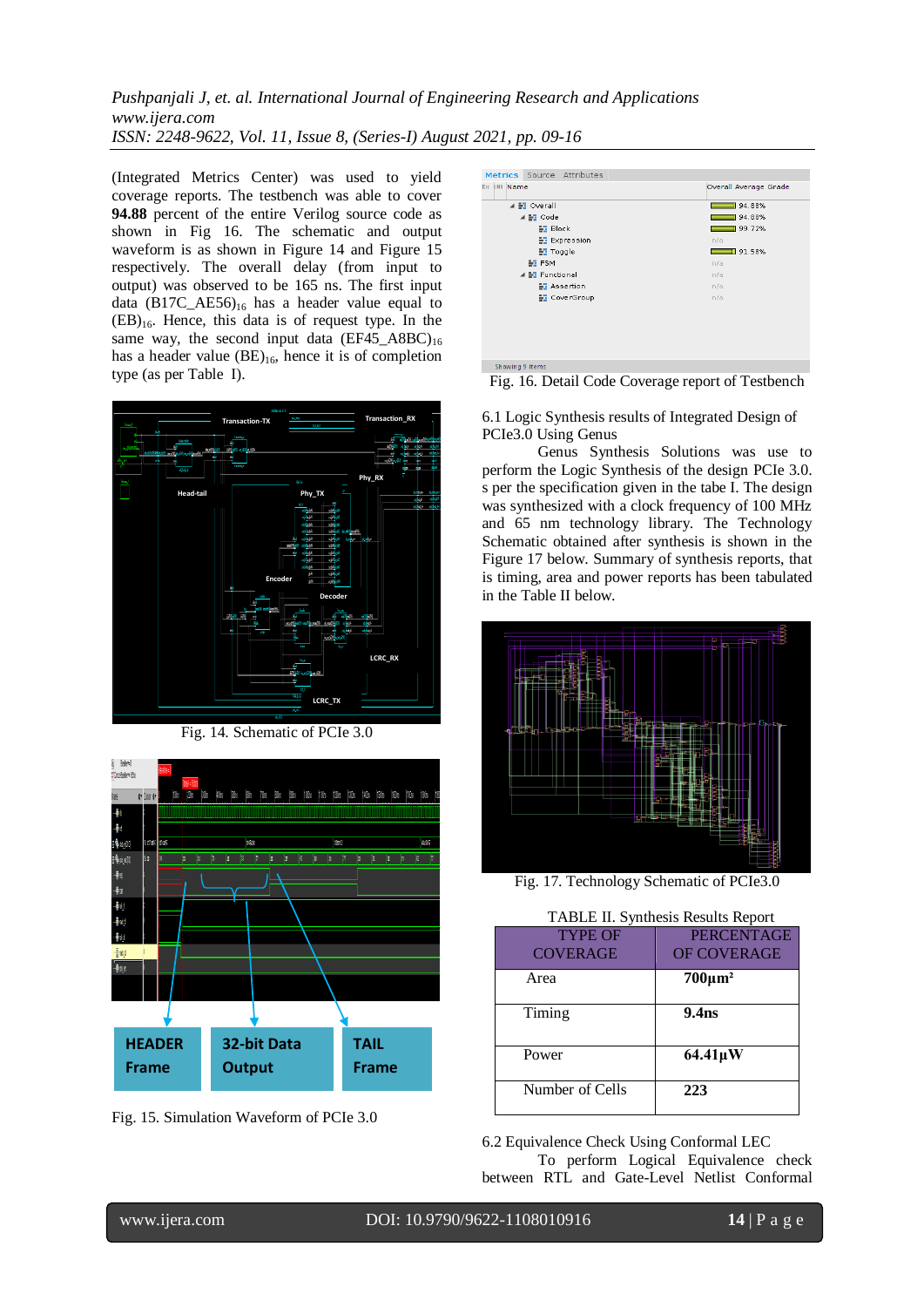LEC was used. Here RTL is considered as Golden design and gate-level netlist is considered as Revised design. After performing LEC the designs were found to be Equivalent. The result of equivalence check is as shown in Figure 18.



Fig.18. Conformal Equivalence Check

## **VII. FPGA DESIGN FLOW RESULTS AND INTERFERENCE**

RTL Simulation results of Integrated Design of PCIe3.0 using Questa Simuator is as shown below.



Fig. 19. Simulation waveform of PCIe3.0



Fig. 20. Schematic of PCIe3.0

## 7.1. Coverage Report



Fig. 21. Code Coverage report of Testbench

7.2 Logic Synthesis Using Precision RTL

For synthesizing PCIe 3.0 design Precision RTL tool was used. Synthesis was carried out with a device clok frequency of 100 MHz (As per the specifications listed in Table I). The FPGA device 7S6CSGA225 belonging to Xilinx vendor, Spartan-7 family with speed grade -1 was selected for the PCIe 3.0 design implementation. Technology Schematic of the PCIe 3.0 is represented in Figure 22 as shown. Table III shows the synthesis results.



Fig.22. Technology Schematic of PCIe3.0

| 11 <b>IDLL</b> III. D'IRTHOIS ROSGIES ROPORT |                 |                     |
|----------------------------------------------|-----------------|---------------------|
| <b>TYPE</b>                                  | PERCENTAGE OF   |                     |
| ΟF                                           | <b>COVERAGE</b> |                     |
| <b>COVERAGE</b>                              |                 |                     |
|                                              | Cell Delay      | 38.24%              |
| Area                                         |                 |                     |
|                                              | Net Delay       | 61.76%              |
|                                              | Slack           | 0.904 <sub>ns</sub> |
|                                              |                 |                     |
|                                              |                 |                     |
|                                              | Number of       | 68                  |
| Timing                                       | <b>DFFs</b>     |                     |
|                                              |                 |                     |
|                                              | Number of       | 55                  |
|                                              | <b>LUTs</b>     |                     |
|                                              |                 |                     |

TABLE III. Synthesis Results Report